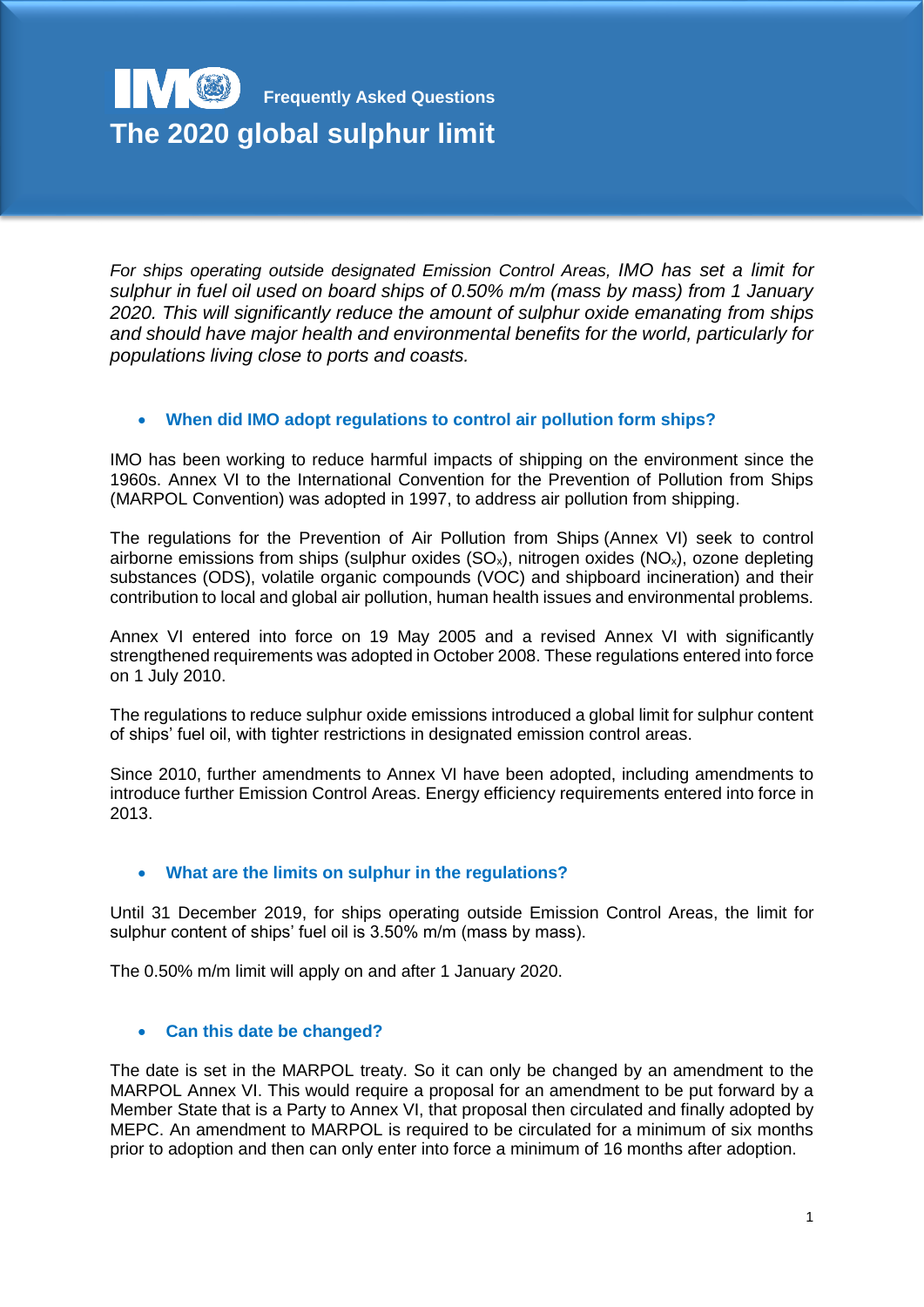Given that Parties to MARPOL Annex VI decided in October 2016 to implement the 2020 date, it is not anticipated that such a proposal would be forthcoming.

## **So can there be a delay in implementation?**

No, legally, there can be no change in the 1 January 2020 implementation date, as it is too late now to amend the date and for any revised date to enter into force before 1 January 2020.

However, IMO Member States will work in the relevant IMO technical bodies to address any issues that might arise with regards to ensuring consistent implementation.

#### **When was the date of 1 January 2020 decided?**

The date of 1 January 2020 was set in the regulations adopted in 2008. However, a provision was adopted, requiring IMO to review the availability of low sulphur fuel oil for use by ships, to help Member States determine whether the new lower global cap on sulphur emissions from international shipping shall come into effect on 1 January 2020 or be deferred until 1 January 2025. The "Assessment of fuel oil availability" study can be downloaded [here.](http://www.imo.org/en/OurWork/Documents/MEPC%2070-INF.6%20-%20Assessment%20of%20fuel%20oil%20availability.pdf)

IMO's Marine Environment Protection Committee (MEPC 70), in October 2016, [decided](http://www.imo.org/en/MediaCentre/PressBriefings/Pages/MEPC-70-2020sulphur.aspx) that the 0.50% limit shall apply from 1 January 2020.

#### **What will the new limit mean for ships?**

Under the new sulphur limit, ships will have to use fuel oil on board with a sulphur content of no more than 0.50% m/m, against the current limit of 3.50%, which has been in effect since 1 January 2012.

The interpretation of "fuel oil used on board" includes use in main and auxiliary engines and boilers.

Exemptions are provided for situations involving the safety of the ship or saving life at sea, or if a ship or its equipment is damaged.

Another exemption allows for a ship to conduct trials for the development of ship emission reduction and control technologies and engine design programmes. This would require a special permit from the Administration(s) (flag State(s)).

#### **How can ships meet lower sulphur emission standards?**

Ships can meet the requirement by using low-sulphur compliant fuel oil.

An increasing number of ships are also using gas as a fuel as when ignited it leads to negligible sulphur oxide emissions. This has been recognised in the development by IMO of the International Code for Ships using Gases and other Low Flashpoint Fuels (the IGF Code), which was adopted in 2015. Another alternative fuel is methanol which is being used on some short sea services.

Ships may also meet the SOx emission requirements by using approved equivalent methods, such as exhaust gas cleaning systems or "scrubbers", which "clean" the emissions before they are released into the atmosphere. In this case, the equivalent arrangement must be approved by the ship's Administration (the flag State).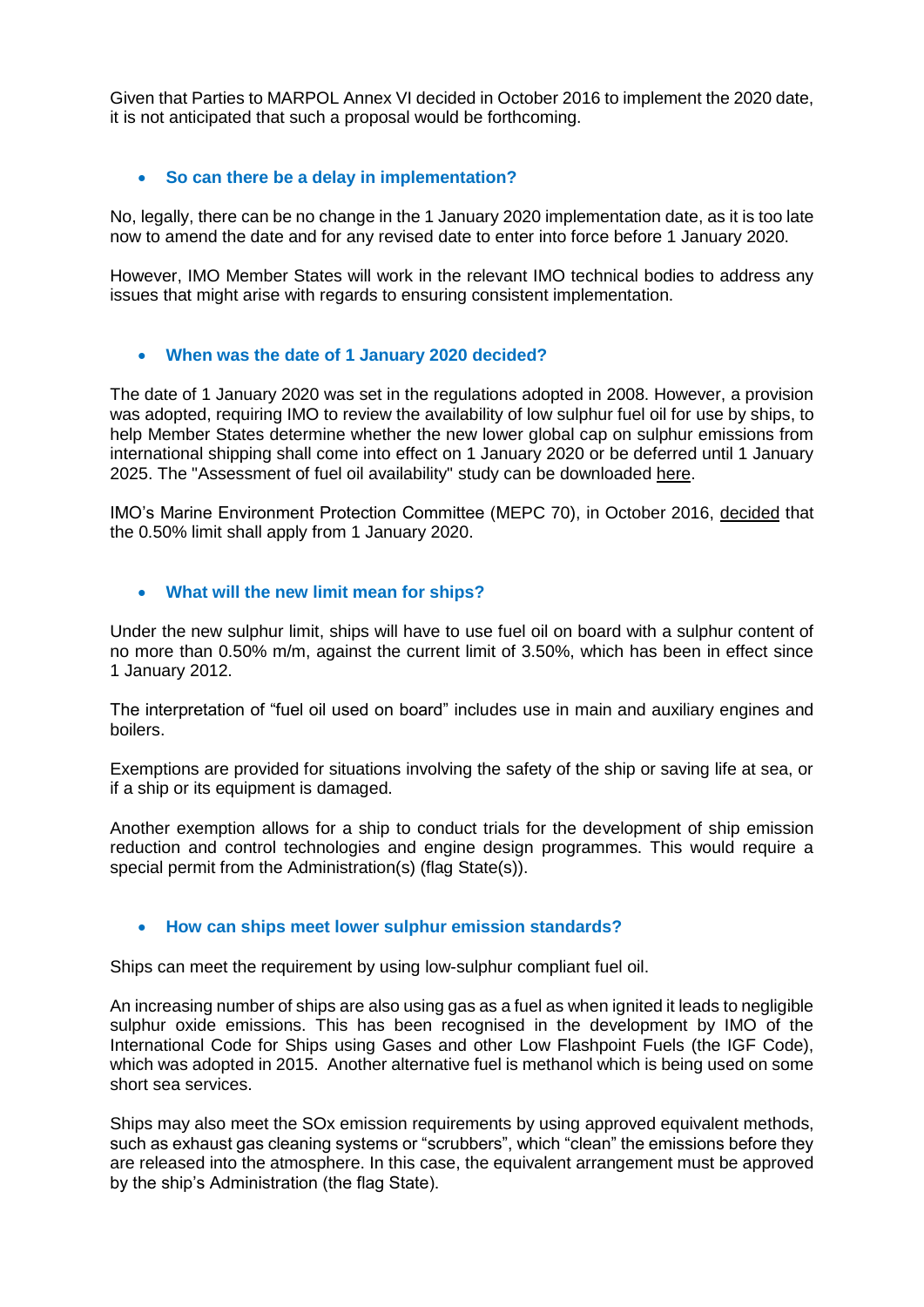## **What controls will there be once the new global cap takes effect?**

Ships taking on fuel oil for use on board must obtain a bunker delivery note, which states the sulphur content of the fuel oil supplied. Samples may be taken for verification.

Ships must be issued with an International Air Pollution Prevention (IAPP) Certificate by their Flag State. This certificate includes a section stating that the ship uses fuel oil with a sulphur content that does not exceed the applicable limit value as documented by bunker delivery notes or uses an approved equivalent arrangement.

Port and coastal States can use port State control to verify that the ship is compliant. They could also use surveillance, for example air surveillance to assess smoke plumes, and other techniques to identify potential violations.

## **What sanctions will there be for not complying?**

Sanctions are established by individual Parties to MARPOL, as flag and port States. IMO does not set fines of sanctions - it is down to the individual State Party.

## **What additional measures may be developed to promote consistent implementation?**

Implementation is the remit and responsibility of the Administrations (flag States and port/coastal States). Ensuring the consistent and effective implementation of the 2020 0.50% m/m sulphur limit is a high priority.

IMO'S Sub-Committee on Pollution Prevention and Response (PPR) has prepared a list of items to be considered in order to achieve the environmental benefits sought through regulation 14, which regulates emissions of sulphur oxides  $(SO<sub>x</sub>)$  in MARPOL Annex VI. The scope of the work, proposed to be completed during PPR sessions in 2018 and 2019 is outlined [here.](http://www.imo.org/en/MediaCentre/MeetingSummaries/PPR/Pages/PPR-4th-Session-(global-sulphur-limit-implementation).aspx)

MEPC 71 (July 2017) agreed the scope of work needed and instructed the PPR Sub-Committee to explore what actions may be taken to ensure consistent implementation of the 0.50% m/m sulphur limit for fuel oil used by ships operating outside designated  $SO<sub>x</sub>$  Emission Control Areas and/or not making use of equivalent means such as exhaust gas cleaning systems; as well as actions that may facilitate the implementation of effective policies by IMO Member States.

To ensure this vital work is completed by 2020, an intersessional working group meeting will be held in the second half of 2018.

## **What kind of measures could be developed to support the implementation of the 0.50% sulphur limit?**

This will be for the IMO Member States to decide, through the work in the PPR Sub-Committee, which in turn will report to the MEPC.

Some elements for consideration include developing a draft standard format (a standardized system) for reporting fuel oil non-availability that may be used to provide evidence if a ship is unable to obtain compliant fuel oil; and developing guidance, as appropriate, that may assist Member States and stakeholders in assessing the sulphur content of fuel oil delivered for use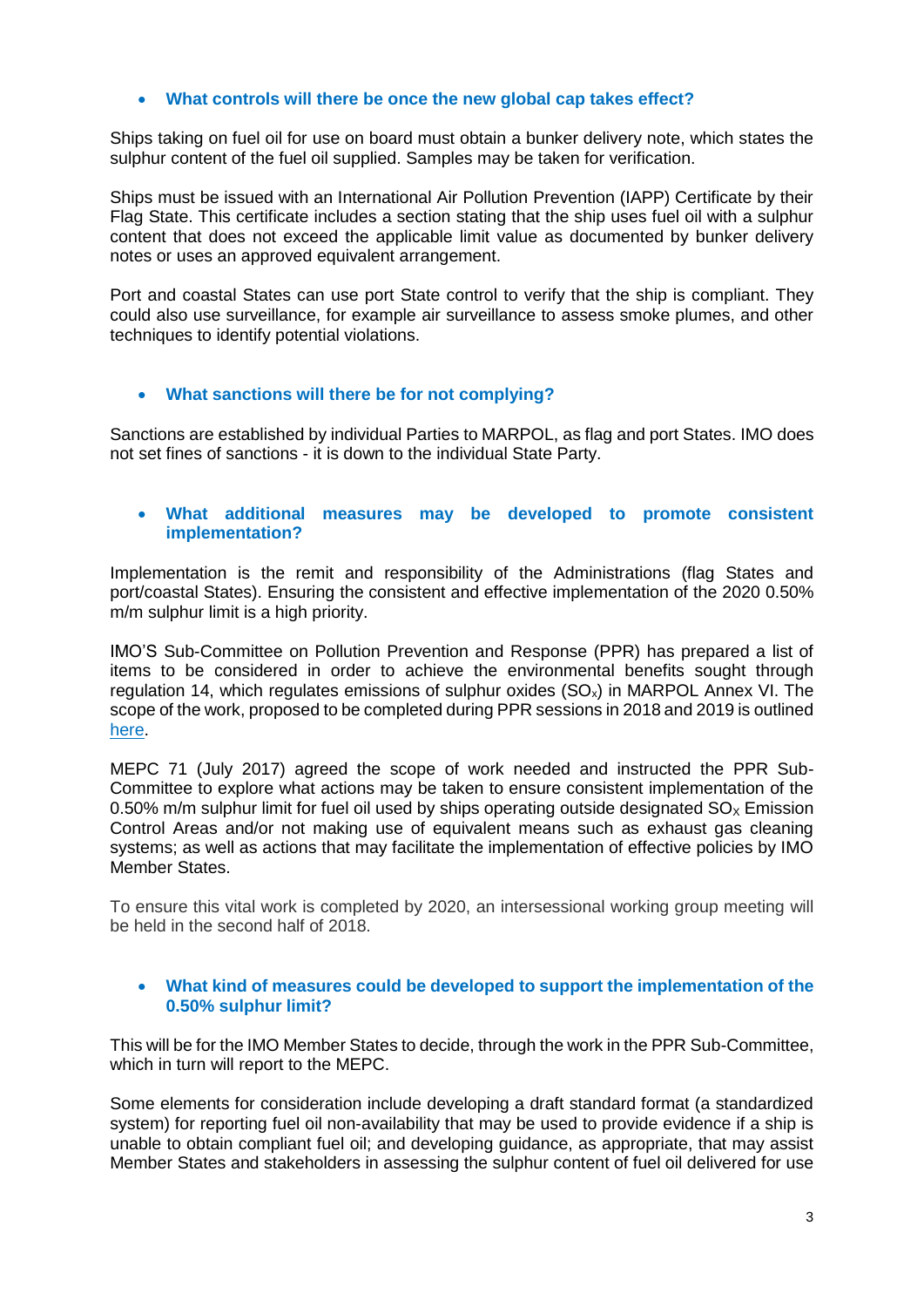on board ship, based on the consideration of mechanisms to encourage verification that fuels supplied to ships meet the specified sulphur limit as stated on the bunker delivery note. Member States - as well as [NGOS](http://www.imo.org/en/About/Membership/Pages/NGOsInConsultativeStatus.aspx) in consultative status – are encouraged to submit relevant proposals and information to PPR and to the intersessional working group meeting.

## **What is IMO doing to ensure fuel oil availability?**

Implementation is the responsibility of the Member States who are contracting Parties to MARPOL Annex VI. The decision by MEPC in October 2016 to affirm the effective date of 1 January 2020 (more than three years before entry into effect of the 0.50% limit) is intended, in part, to provide sufficient time for Member States and industry to prepare for the new requirement,

Regulation 18 of MARPOL Annex VI covers both fuel oil availability and quality.

On fuel oil availability, the regulation requires each Party to "take all reasonable steps to promote the availability of fuel oils which comply with this Annex and inform the Organization of the availability of compliant fuel oils in its ports and terminals". Parties are also required to notify IMO when a ship has presented evidence of the non-availability of compliant fuel oil.

Notifications received where there has been evidence of non-availability of compliant fuel oil are available on the IMO Global Integrated Shipping Information System (GISIS) Module (public users can register for free to access this module): [https://gisis.imo.org/Public/MARPOL6/Notifications.aspx?Reg=18.2.5.](https://gisis.imo.org/Public/MARPOL6/Notifications.aspx?Reg=18.2.5)

## **What is IMO doing to ensure fuel oil quality?**

Implementation and monitoring falls to Parties to MARPOL Annex VI. MARPOL Annex VI regulation 18.3 specifies the requirements in terms of fuel oil quality, for fuel oil for combustion purposes delivered to and used on board ships.

Notifications received where fuel oil suppliers have failed to meet the requirements are available to view on GISIS:

<https://gisis.imo.org/Public/MARPOL6/Notifications.aspx?Reg=18.9.6>

IMO is developing guidance on best practice for fuel oil purchasers/users and draft best practices for Member States/coastal States.

The former will be intended to assist fuel oil purchasers/users in assuring the quality of fuel oil delivered to and used on board ships, with respect to both compliance with the MARPOL requirements and the safe and efficient operation of the ship. The guidance will pertain to aspects of the fuel oil purchase up to the loading of the purchased fuel oil on board.

The best practice guidance for Member States/coastal States will be aimed at assisting Member States in carrying out their responsibilities under MARPOL Annex VI, to ensure effective implementation and enforcement of statutory requirements of that Annex, with regards to the sulphur content of fuel oil delivered for use by ships.

The draft best practice for fuel oil purchasers/users are expected to be considered at MEPC 72 (April 2018) and the draft best practice for Member States/coastal States will be considered at MEPC 73 (October 2018). Both sets of best practice guidance are aimed at assisting in the effective implementation of the Annex VI regulation on fuel oil quality.